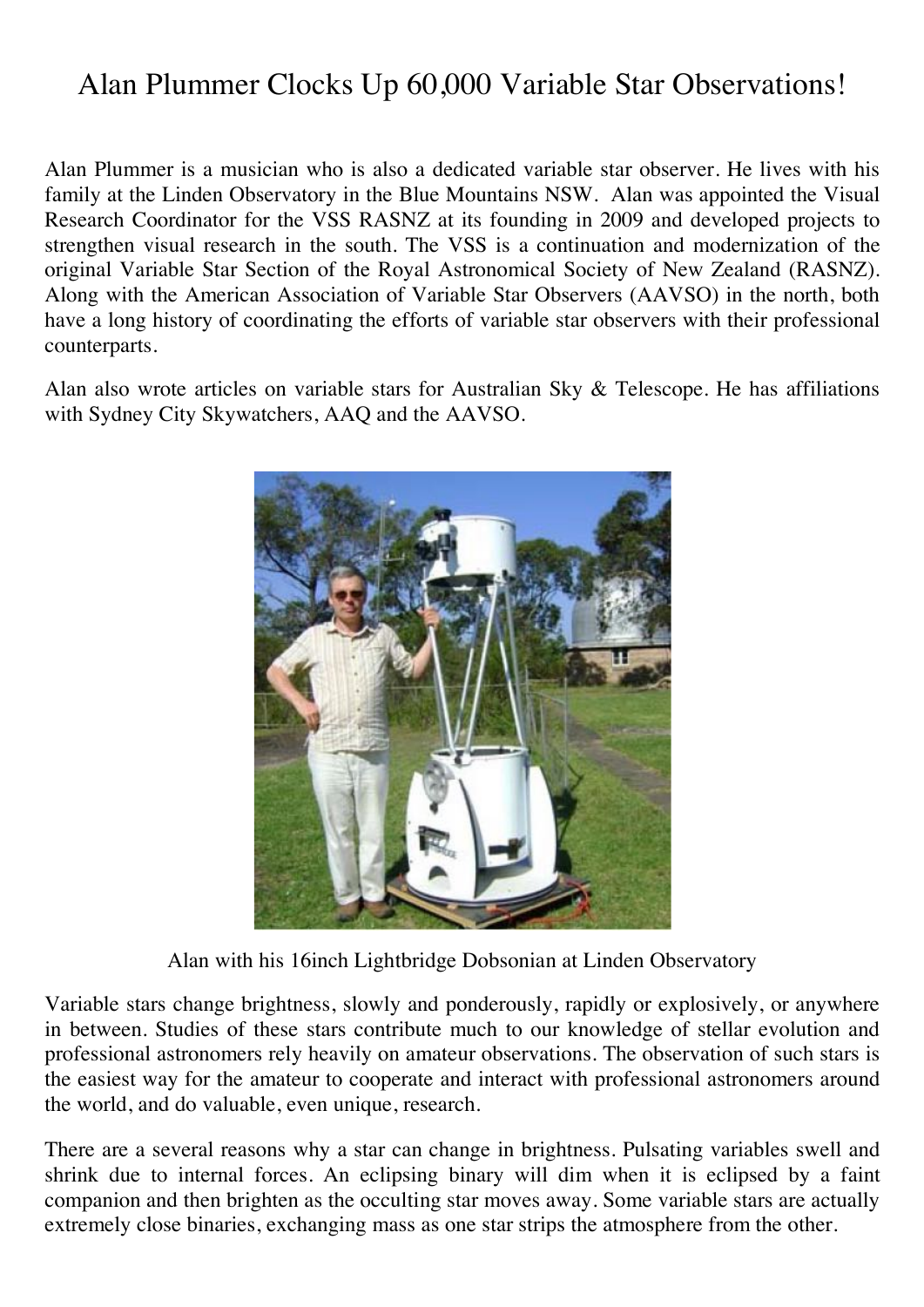At age 8, Alan recalls finding the Andromeda Galaxy (seen as a small fuzzy ellipse) from his backyard in suburban Sydney with a small telescope given to him at Christmas. As an armchair astronomer and avid reader of science fiction, it was another 30 years before he came back to observing. He has been observing now for about 12 years.

His focus is on visual observing. Alan does all of his observations through the eyepiece, mostly through his 16inch telescope at Linden, occasionally using binoculars and a smaller 8inch scope for convenience. The combination enables a program of stars to be observed from naked-eye brightness through to magnitude 15.5. Alan produces impressive papers employing much archival research. As an astronomer he has published in Europe, America, New Zealand, and Australia. His "allergies" include right-angle finderscopes, GOTO systems and computer screens in the observing area.

Alan's variable star observations are made by comparing the target star against a sequence of measured constant stars nearby. With practice and the correct charts, one can get 0.1 mag accuracy. This is sufficient for many classes of variables – many thousands of stars.

Shown below is a chart from the AAVSO database of T Pic with some observations added by Alan. The historical light curve of this star goes back for many decades. The pulsating star is nearing the end of its life as a red giant and can be monitored by amateur astronomers for any evolutionary changes. There are hundreds of similar LPVs (Long Period Variables) in the AAVSO database, often with observations going back a century or more. As Alan points out: "Astronomy Needs You!"



2000 days of the light curve of T Pictoris from the AAVSO International Database. Observations by Alan ('PAW') marked with blue crosses.

*The last time I had noted this in 2014, after 12 years of variable star observing, Alan had logged 50,000 observations as submitted to the AAVSO.*